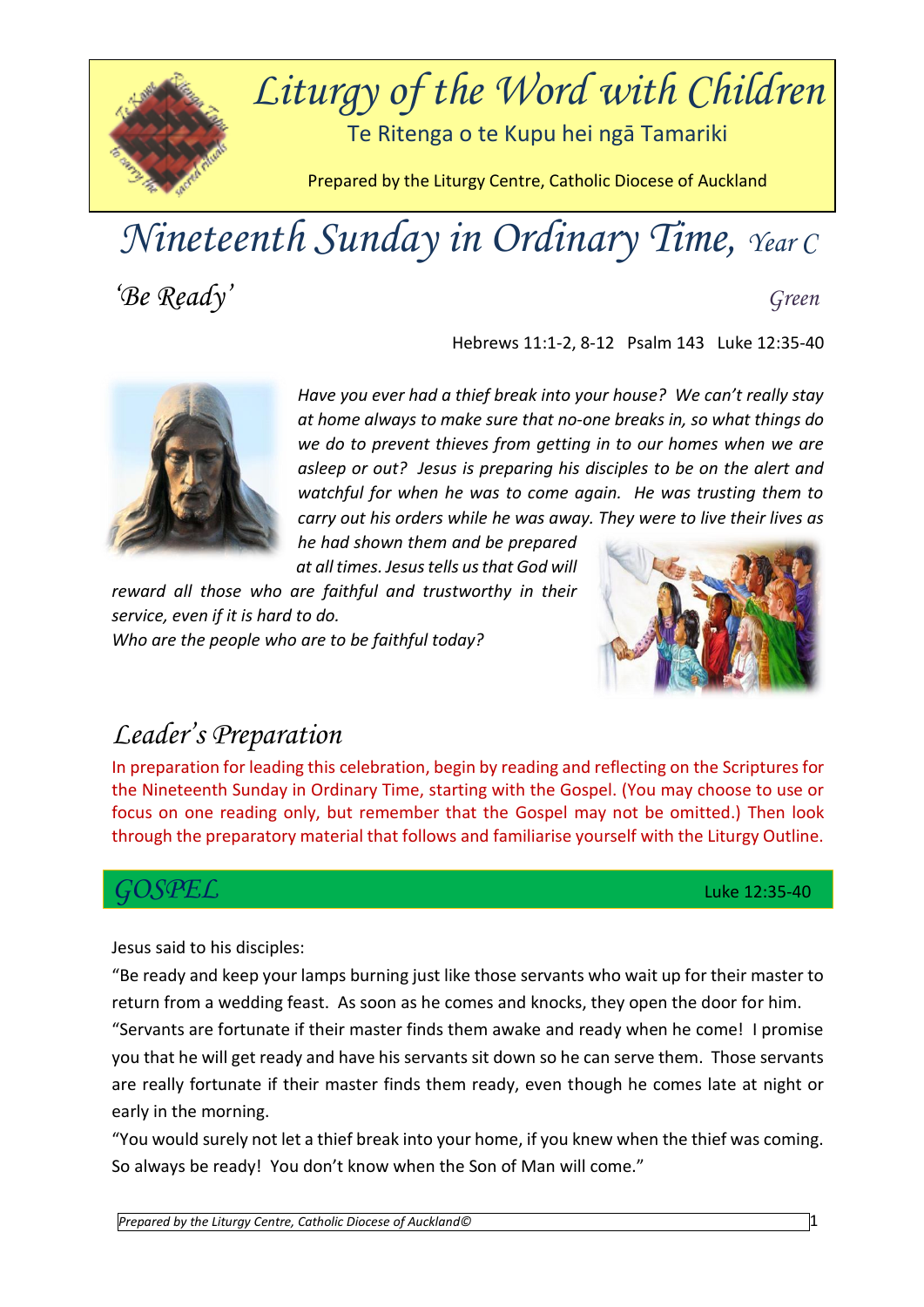## *FIRST READING* Hebrews 11:1-2, 8-12

Brothers and sisters:

Faith makes us sure of what we hope for and gives us proof of what we cannot see. It was their faith that made our ancestors pleasing to God.

Abraham had faith and obeyed God. He was told to go to the land that God had said would be his, and he left for a country he had never seen.

Because Abraham had faith, he lived as a stranger in the promised land. There he lived in a tent, and so did Isaac and Jacob, who were later given the same promise.

Abraham did this, because he was waiting for the eternal city that God had planned and built. Even when Sarah was too old to have children, she had faith that God would do what he had promised, and she had a son.

Her husband Abraham was almost dead, but he became the ancestor of many people. In fact, there are as many of them as there are stars in the sky or grains of sand along the beach.

## *PSALM* PSALM Psalm 143

#### Response: **O Lord, hear my prayer**

Listen, Lord, as I pray! You are faithful and honest, and will answer my prayer. R

Each morning let me learn more about your love because I trust you. I come to you in prayer, asking for your guidance. R

You are my God. Show me what you want me to do, and let your gentle Spirit lead me in the right path. R

> Scriptures from the Lectionary for Masses with Children (CEV) *© Archdiocese of Chicago LTP. 1994 Used with permission*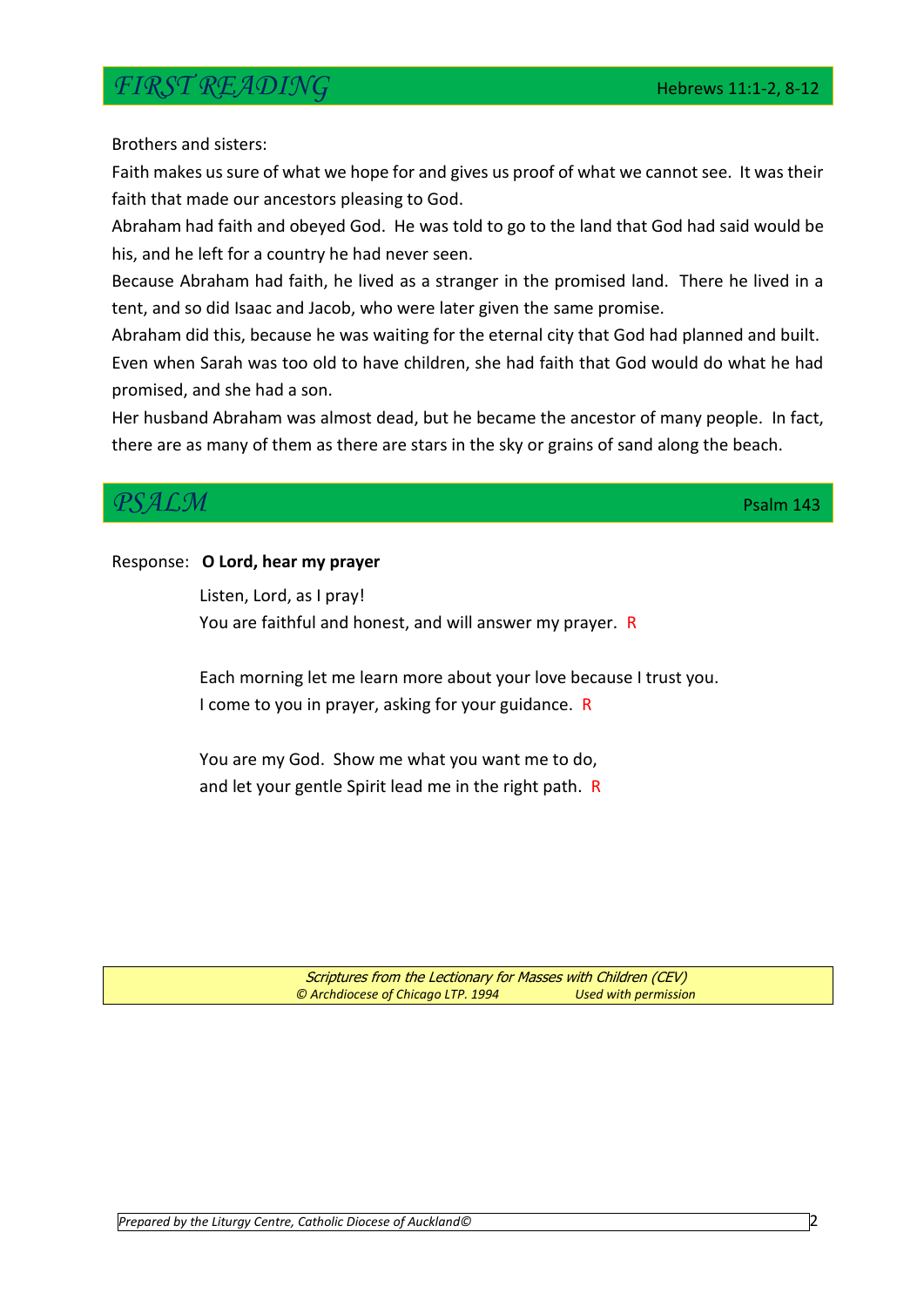# *Background to the Readings for Leaders*

The tradition about the faith of Abraham is used as the illustration in the first reading, that faith is about an openness of mind to God's promises. Jesus, in the Gospel, is teaching his disciples about watchfulness. Instructing them to light their lamps implies that they need to be watchful even into the night in anticipation of the return of the master. Just like today, Roman custom reckoned a day to be from midnight to midnight. The nights were divided into four watches. Jewish custom measured a day from sunset to sunset, with the night divided into three watches. At a Jewish wedding, the groom goes in procession to the home of the bride, where the wedding takes place and a feast is held. After this celebration the groom brings his bride back to his own home to begin their life together. The introduction of the wedding feast is a favourite image of the end-time. The reference to guarding a house against thieves is a second, unconnected example of the need for constant vigilance, although he does not specify the reason for this.

## *Images from the Readings*

- *Be ready*
- *Keep your lamps burning*
- *Proof of what we cannot see*
- *Reflection for Leaders*
- Jesus always promised that he would return at the end of the age, and the exhortation is for us to be ready because none of us knows when that will be. However, while we are waiting we are called upon to live lives of discipleship and faithful stewardship. It is our responsibility to respond to the demands that Jesus makes of us  $-$  to live simply and with integrity, detached from possessions, to be alert and ready, attentive to whatever the Master wants of us. Can you recall an incidence when you were totally unprepared? What was the situation? How did you handle it? What happened?

In what specific ways can you make yourself ready for the Lord? Do you know what the Master wants but find it difficult to carry out? Spend time each day this week reflecting on how well you have lived out the Gospel call. Pray for openness to God and the courage to respond to God's call.

## *Reflecting on the Readings with the children*

Before Sunday read over the suggested discussion points given in the Leader's Liturgy Outline. With the 8-12 year olds: First, listen to the children's own responses to the Reading/s and then, if needed, use some of the discussion starters suggested.

With the 5-7 year olds: Adapt some of the questions in the 8-12 material and then join with the older group for the 'Liturgical Action'*.* 

## *Suggested Focus*

*Green cloth, Lectionary, Candle (An unlit tea light candle for each child – optional)*



- *Faith made them pleasing to God*
- *I trust you*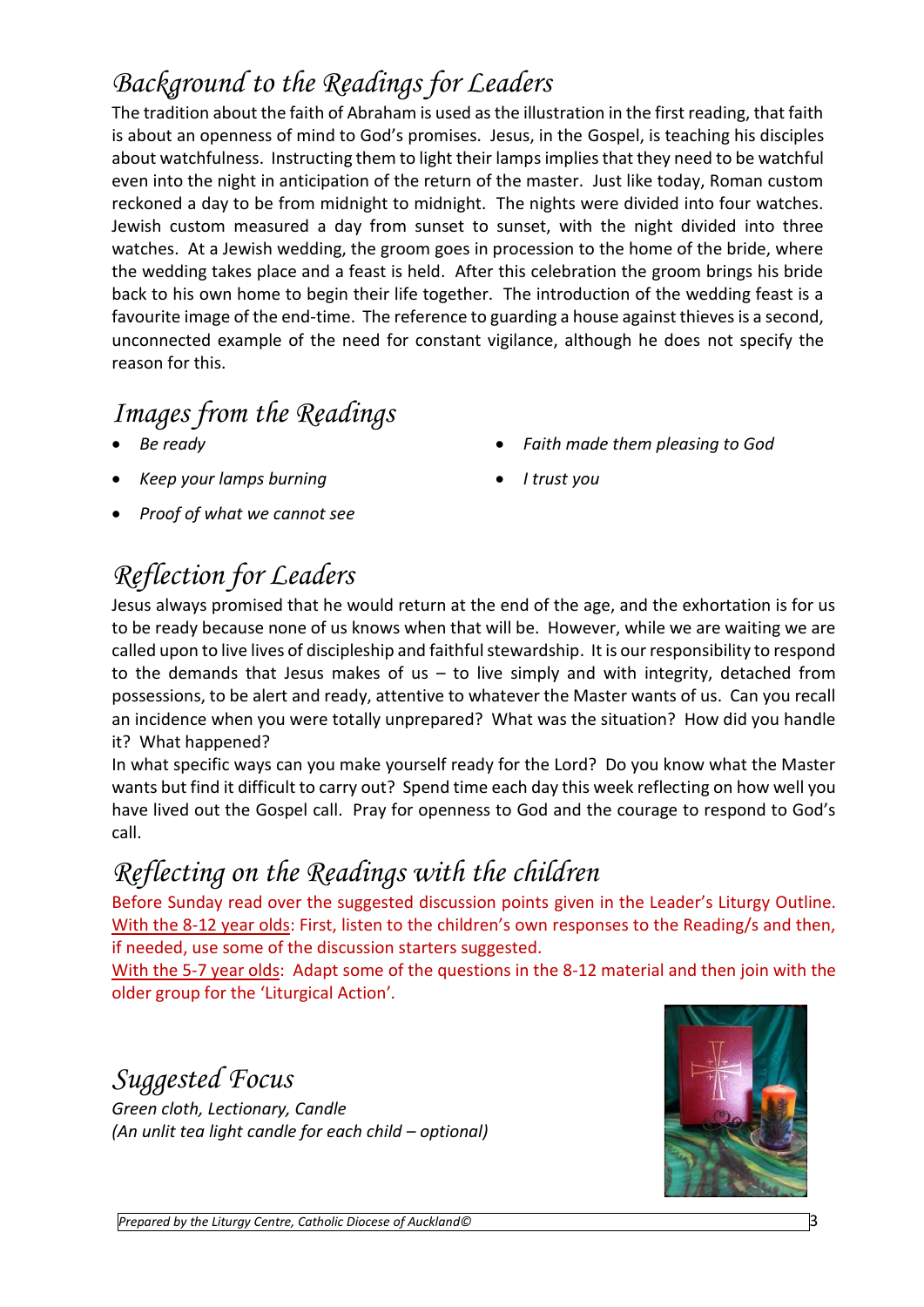# *LEADER'S LITURGY OUTLINE*

# *Nineteenth Sunday in Ordinary Time, Year C*

At a suitable moment after the Opening Rites, but before the First Reading is proclaimed, the children are presented with the Children's Lectionary and a candle and sent, with their ministers, to the place where they will celebrate their own Liturgy of the Word, with words of dismissal such as the following:

| INVITATION-Powhin            | I invite the children to join in the procession for<br>their celebration of the Liturgy of the Word.        |
|------------------------------|-------------------------------------------------------------------------------------------------------------|
| To the Minister of the Word: | Receive this Book of Readings and proclaim God's Word<br>faithfully to the children entrusted to your care. |
|                              | Receive this candle as the light of Christ who is present in<br>his Word.                                   |

### *PROCESSION WITH THE BOOK OF READINGS – Te Kapa o te Pukapuka Tapu*

### *WELCOME – Ko te whakatau*

- Leader: O God, you sent your Son Jesus to show us how to live. Help us to carry on the work that you have trusted to us.
- ℞ **Amen.**

### *First Reading: Hebrews 11:1-2, 8-12*

(if used) The Word of the Lord / Ko te Kupu a te Ariki **Thanks be to God / Whakamoemiti ki te Atua**

| Psalm 143 | Response: | O Lord, hear my prayer |
|-----------|-----------|------------------------|
|           | or        | <b>Alleluia</b>        |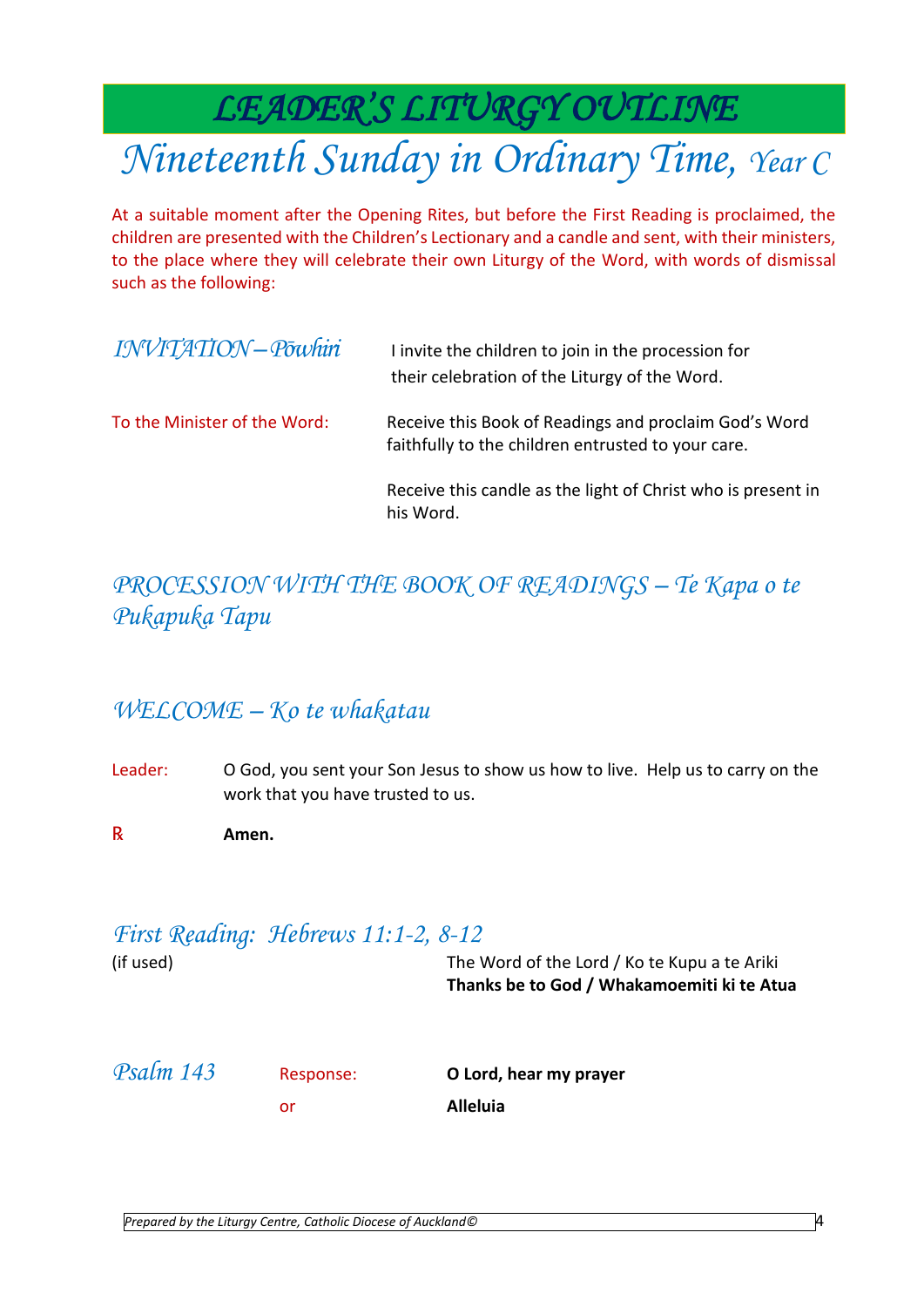*GOSPEL ACCLAMATION (Sing) Music © 2011 Maria Guzzo* D G  $\mathbf{A}$ D G  $Assus<sup>4</sup>$ A **Bm** General: Al - le - lu - ia.  $Al - le - lu - ia$ . Fill us O Lord with your word. **Bm** G D A G A D Al-le-lu - ia.

Al - le - lu - ia.

Your word is life for our souls.

# *Gospel: Luke 12:35-40*

| Minister of the Word:     | A reading from the Holy Gospel according to Luke              |
|---------------------------|---------------------------------------------------------------|
| Children:                 | Glory to you, O Lord / Korōria ki ā koe, e te Ariki           |
| At the end of the Gospel: | The Gospel of the Lord                                        |
| Children:                 | Praise to you, Lord Jesus Christ / Kia whakanuja rā koe, e te |
|                           | Ariki, e Hēhu Karaiti.                                        |

## *REFLECTING ON THE READINGS WITH THE CHILDREN – Whai Whakaaro*

#### **8-12 year olds:**

Suggested Beginning: *A good place to begin is with the question: What did you hear? Allow each child the opportunity to respond in their own words to hearing the Word of God. Then begin a general discussion, building on these responses, perhaps using some prepared questions, like the following, to stimulate ideas.* 

- Do you think Jesus really wants us to stay awake all night to make sure that thieves don't break into our houses? (*Take care not to make the children overly anxious about intruders)*
- What are the things that we use to keep burglars and thieves out of our homes? (locks, burglar alarms, window-stays, etc)
- So what is Jesus trying to tell his disciples in this Gospel story? (that as followers of Jesus we should always be prepared, and live our lives the way that he showed us)
- Why? (because this will help us to be ready for anything that Jesus asks of us, especially when we are faced with really difficult decisions. Also God will reward those who are faithful and trustworthy in their service)
- Who are the people that Jesus is trusting to be faithful to his work today?
- How do you think we can do this?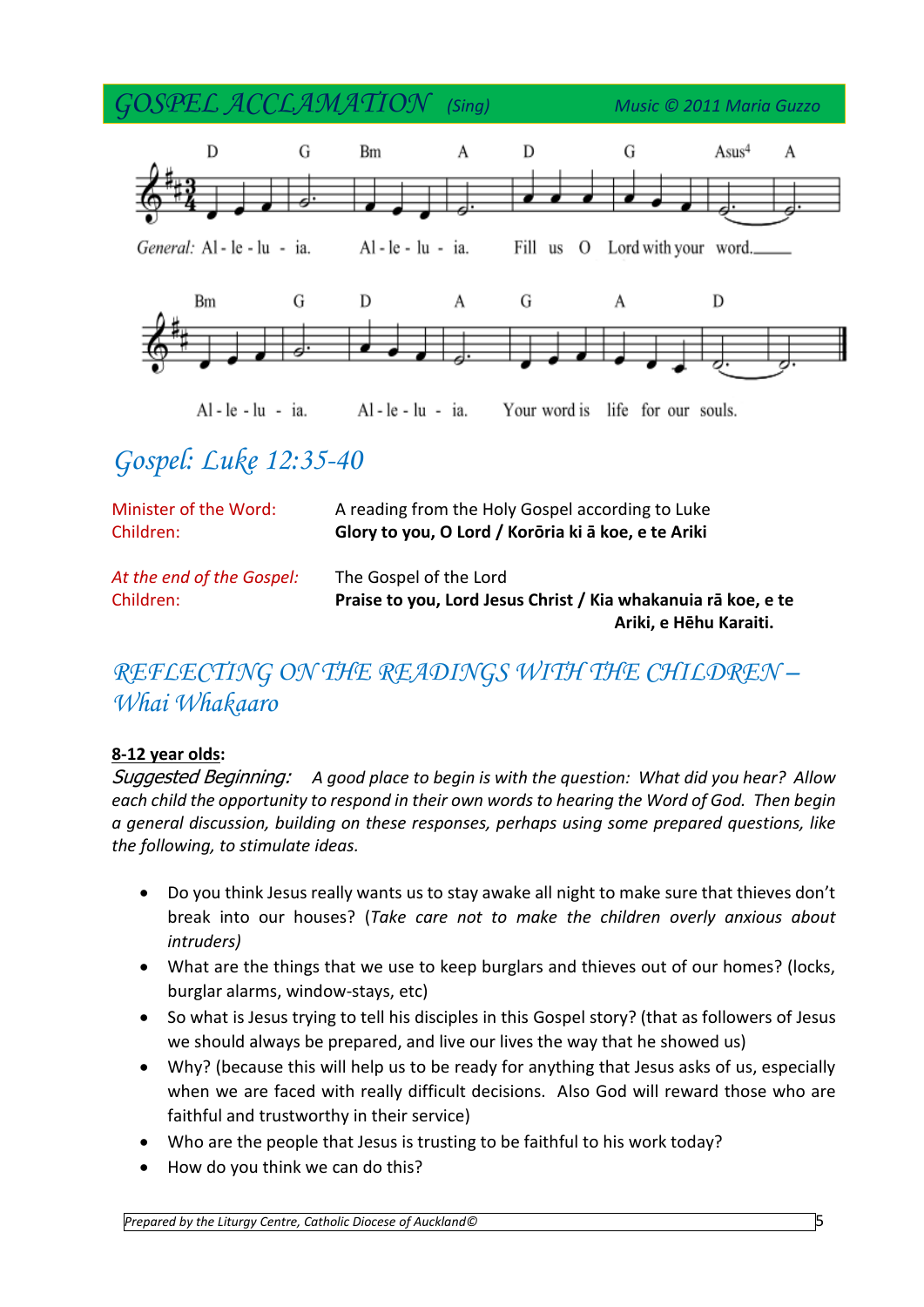**5-7 year olds**: Adapt some of the questions in the 8-12 material and then join with the older group for the 'Liturgical Action'

### *LITURGICAL ACTION – Ko te Ritenga Karakia*



*Have the children come forward and light their tea-light candle from the processional candle and place it on the focus table as you read the first part of the Gospel again:*

"Be ready and keep your lamps burning".

*The above action may not be suitable for larger groups of children.* 

*Together pray:* 

**"Dear Jesus, help me always to be ready for you. Amen"** 

*or you might like to sing a song about light, such as:* 

*"This little light of mine, I'm gonna let it shine"*



### *PROFESSION OF FAITH – Panui o te Whakapono*

We believe in God the Father. who made the whole world. We believe in Jesus Christ, the Son of God, who was born in Bethlehem and lived among us, who died on the cross for us, and rose from the dead. We believe in the Holy Spirit who brings life and love to us all. We believe that the Church is one family, and that one day we will share everlasting life with God in heaven. Amen.